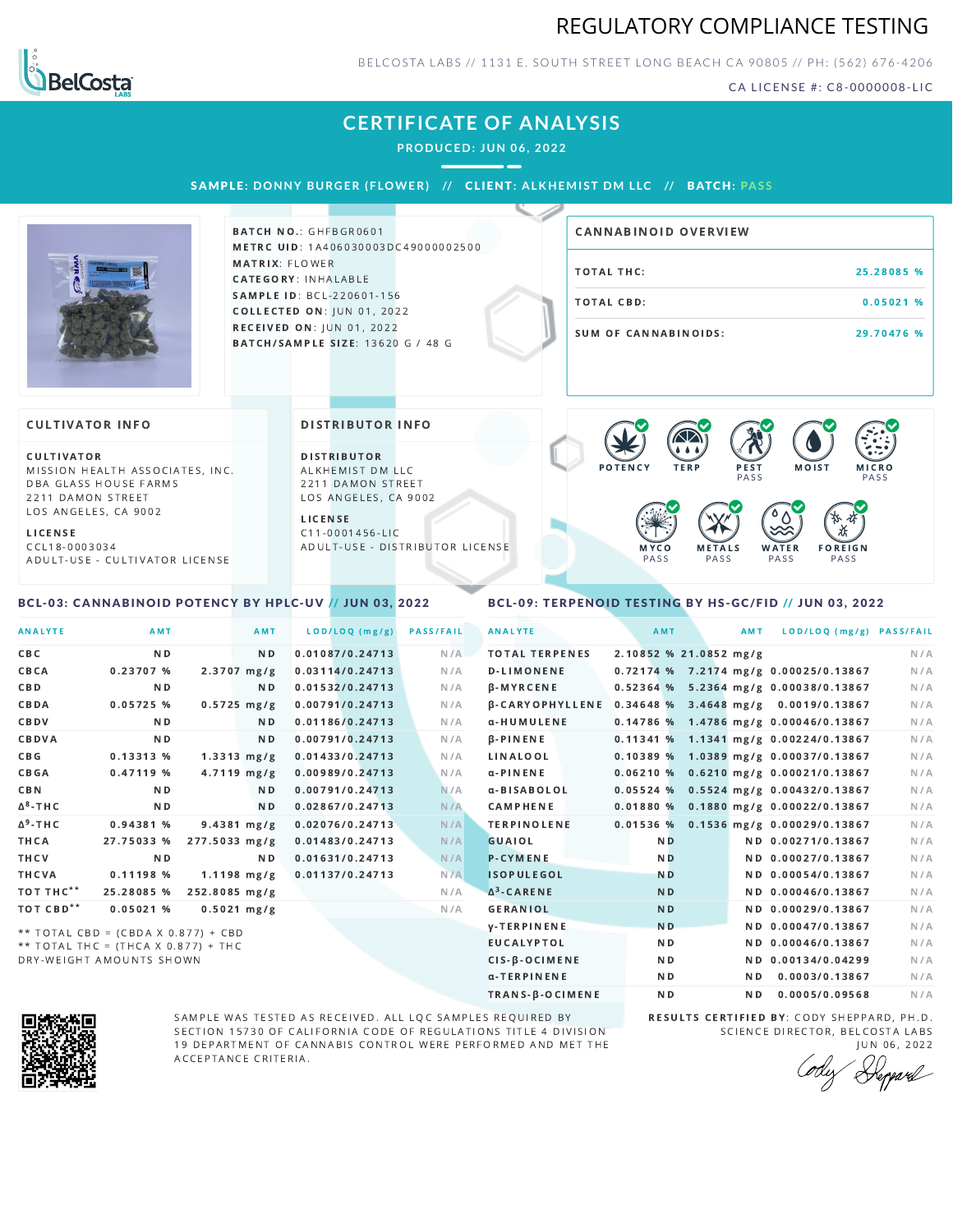## REGULATORY COMPLIANCE TESTING

#### <span id="page-1-0"></span>BCL-13: PESTICIDE TESTING BY GC/MS // JUN 03, 2022

| <b>ANALYTE</b>         | LIMIT.        | $AMT(\mu g/g)$ | LOD/LOQ (µg/g)  | <b>PASS/FAIL</b> |
|------------------------|---------------|----------------|-----------------|------------------|
| <b>CAPTAN</b>          | $0.7 \mu g/g$ | N <sub>D</sub> | 0.03117/0.09441 | <b>PASS</b>      |
| CHLORDANE              | Any amt       | N D            |                 | <b>PASS</b>      |
| <b>CHLORDANE CIS</b>   |               | ND.            | 0.01102/0.03343 | N/A              |
| <b>CHLORDANE TRANS</b> |               | N <sub>D</sub> | 0.01055/0.03188 | N/A              |
| <b>CHLORFENAPYR</b>    | Any amt       | N D            | 0.02377/0.07195 | <b>PASS</b>      |

| <b>ANALYTE</b>                      | LIMIT         | $AMT(\mu g/g)$ | LOD/LOQ (µg/g)  | <b>PASS/FAIL</b> |
|-------------------------------------|---------------|----------------|-----------------|------------------|
| <b>CHLORPYRIFOS</b>                 | Any amt       | N D            | 0.01108/0.03366 | <b>PASS</b>      |
| <b>DICHLORVOS</b>                   | Any amt       | N D.           | 0.01168/0.03538 | PASS             |
| <b>METHYL PARATHION</b>             | Any amt       | N D            | 0.01339/0.0406  | <b>PASS</b>      |
| PENTACHLORONI-<br><b>TROBENZENE</b> | $0.1 \mu g/g$ | ND.            | 0.01393/0.04226 | <b>PASS</b>      |
|                                     |               |                |                 |                  |

### BCL-05: RESIDUAL PESTICIDE ANALYSIS BY LC-MS/MS ESI // JUN 03, 2022

| <b>ANALYTE</b>             |               | LIMIT $AMT (\mu g/g)$ | LOD/LOQ (µg/g) | <b>PASS/FAIL</b> | <b>ANALYTE</b>          | LIMIT AMT $(\mu g/g)$ |     | LOD/LOQ (µg/g) PASS/FAIL |      |
|----------------------------|---------------|-----------------------|----------------|------------------|-------------------------|-----------------------|-----|--------------------------|------|
| ABAMECTIN                  | $0.1 \mu g/g$ | N D                   | 0.01153/0.04   | PASS             | <b>METALAXYL</b>        | $2 \mu g/g$           | N D | 0.00503/0.02             | PASS |
| АСЕРНАТЕ                   | $0.1 \mu g/g$ | N D                   | 0.00368/0.02   | <b>PASS</b>      | <b>METHIOCARB</b>       | Any amt               | N D | 0.00503/0.02             | PASS |
| ACEQUINOCYL                | $0.1 \mu g/g$ | N D                   | 0.00417/0.02   | PASS             | METHOMYL                | 1 $\mu$ g/g           | N D | 0.00494/0.02             | PASS |
| <b>ACETAMIPRID</b>         | $0.1 \mu g/g$ | N D                   | 0.00464/0.02   | PASS             | <b>MEVINPHOS</b>        | Any amt               | ND. |                          | PASS |
| ALDICARB                   | Any amt       | N D                   | 0.01109/0.04   | <b>PASS</b>      | <b>MEVINPHOS I</b>      |                       | ND. | 0.00163/0.0084           | N/A  |
| <b>AZOXYSTROBIN</b>        | $0.1 \mu g/g$ | N D                   | 0.00639/0.02   | <b>PASS</b>      | <b>MEVINPHOS II</b>     |                       | N D | 0.00542/0.0316           | N/A  |
| BIFENAZATE                 | $0.1 \mu g/g$ | N D                   | 0.00355/0.02   | PASS             | MYCLOBUTANIL            | $0.1 \mu g/g$         | N D | 0.00867/0.04             | PASS |
| <b>BIFENTHRIN</b>          | $3 \mu g/g$   | N D                   | 0.00473/0.04   | PASS             | <b>NALED</b>            | $0.1 \mu g/g$         | N D | 0.00328/0.02             | PASS |
| <b>BOSCALID</b>            | $0.1 \mu g/g$ | N D                   | 0.00494/0.02   | PASS             | OXAMYL                  | $0.5 \mu g/g$         | ND  | 0.00455/0.02             | PASS |
| CARBARYL                   | $0.5 \mu g/g$ | N D                   | 0.00295/0.02   | PASS             | <b>PACLOBUTRAZOL</b>    | Any amt               | N D | 0.00714/0.04             | PASS |
| CARBOFURAN                 | Any amt       | N D                   | 0.00613/0.02   | PASS             | PERMETHRIN              | $0.5 \mu g/g$         | N D |                          | PASS |
| CHLORANTRANIL-             | $10 \mu g/g$  | N D                   | 0.00697/0.04   | PASS             | PERMETHRIN CIS          |                       | ND. | 0.00237/0.0082           | N/A  |
| <b>IPROLE</b>              |               |                       |                |                  | PERMETHRIN TRANS        |                       |     | ND 0.00245/0.0118        | N/A  |
| <b>CLOFENTEZINE</b>        | $0.1 \mu g/g$ | N D                   | 0.0054/0.02    | PASS             | <b>PHOSMET</b>          | $0.1 \mu g/g$         | N D | 0.0043/0.02              | PASS |
| COUMAPHOS                  | Any amt       | N D                   | 0.00215/0.02   | PASS             | PIPERONYLBUTO-          | $3 \mu g/g$           | N D | 0.00247/0.02             | PASS |
| CYFLUTHRIN                 | $2 \mu g/g$   | N D                   | 0.05508/0.2    | <b>PASS</b>      | XIDE                    |                       |     |                          |      |
| <b>CYPERMETHRIN</b>        | $1 \mu g/g$   | N D                   | 0.00556/0.04   | PASS             | <b>PRALLETHRIN</b>      | $0.1 \mu g/g$         | N D | 0.00392/0.02             | PASS |
| <b>DAMINOZIDE</b>          | Any amt       | N D                   | 0.00227/0.04   | PASS             | PROPICONAZOLE           | $0.1 \mu g/g$         | N D | 0.0024/0.02              | PASS |
| <b>DIAZINON</b>            | $0.1 \mu g/g$ | N D                   | 0.00487/0.02   | PASS             | <b>PROPOXUR</b>         | Any amt               | N D | 0.00374/0.02             | PASS |
| <b>DIMETHOATE</b>          | Any amt       | N D                   | 0.00354/0.02   | <b>PASS</b>      | <b>PYRETHRINS</b>       | $0.5 \mu g/g$         | N D |                          | PASS |
| <b>DIMETHOMORPH</b>        | $2 \mu g/g$   | N D                   |                | <b>PASS</b>      | PYRETHRINS PYRETHRIN I  |                       | N D | 0.00726/0.04             | N/A  |
| <b>DIMETHOMORPH I</b>      |               | N D                   | 0.00109/0.0078 | N/A              | PYRETHRINS PYRETHRIN II |                       |     | ND 0.00754/0.02284       | N/A  |
| <b>DIMETHOMORPH II</b>     |               | ND.                   | 0.0015/0.0122  | N/A              | PYRIDABEN               | $0.1 \mu g/g$         | N D | 0.0034/0.02              | PASS |
| <b>ETHOPROPHOS</b>         | Any amt       | N D                   | 0.0041/0.02    | <b>PASS</b>      | <b>SPINETORAM</b>       | $0.1 \mu g/g$         | N D |                          | PASS |
| <b>ETOFENPROX</b>          | Any amt       | N D                   | 0.00274/0.02   | <b>PASS</b>      | <b>SPINETORAM J</b>     |                       | N D | 0.00329/0.016            | N/A  |
| ETOXAZOLE                  | $0.1 \mu g/g$ | N D                   | 0.00385/0.02   | PASS             | <b>SPINETORAM L</b>     |                       | ND. | 0.00157/0.016            | N/A  |
| <b>FENHEXAMID</b>          | $0.1 \mu g/g$ | N D                   | 0.01055/0.02   | <b>PASS</b>      | <b>SPINOSAD</b>         | $0.1 \mu g/g$         | N D |                          | PASS |
| FENOXYCARB                 | Any amt       | N D                   | 0.00175/0.02   | <b>PASS</b>      | SPINOSAD A              |                       |     | ND 0.00205/0.01438       | N/A  |
| <b>FENPYROXIMATE</b>       | $0.1 \mu g/g$ | N D                   | 0.00481/0.02   | PASS             | SPINOSAD D              |                       |     | ND 0.00104/0.00498       | N/A  |
| <b>FIPRONIL</b>            | Any amt       | N D                   | 0.00478/0.02   | PASS             | <b>SPIROMESIFEN</b>     | $0.1 \mu g/g$         | ND. | 0.00944/0.04             | PASS |
| FLONICAMID                 | $0.1 \mu g/g$ | N D                   | 0.00398/0.02   | PASS             | <b>SPIROTETRAMAT</b>    | $0.1 \mu g/g$         | N D | 0.00208/0.02             | PASS |
| FLUDIOXONIL                | $0.1 \mu g/g$ | N D                   | 0.01369/0.04   | PASS             | <b>SPIROXAMINE</b>      | Any amt               | N D | 0.00344/0.02             | PASS |
| <b>HEXYTHIAZOX</b>         | $0.1 \mu g/g$ | N D                   | 0.00297/0.02   | PASS             | <b>TEBUCONAZOLE</b>     | $0.1 \mu g/g$         | N D | 0.00816/0.04             | PASS |
| <b>IMAZALIL</b>            | Any amt       | N D                   | 0.0056/0.02    | PASS             | <b>THIACLOPRID</b>      | Any amt               | N D | 0.0039/0.02              | PASS |
| <b>IMIDACLOPRID</b>        | $5 \mu g/g$   | N D                   | 0.00645/0.02   | PASS             | <b>THIAMETHOXAM</b>     | $5 \mu g/g$           | N D | 0.00358/0.02             | PASS |
| <b>KRESOXIM-</b><br>METHYL | $0.1 \mu g/g$ | N D                   | 0.00339/0.02   | PASS             | TRIFLOXYSTROB-<br>ΙN    | $0.1 \mu g/g$         | N D | 0.00421/0.02             | PASS |